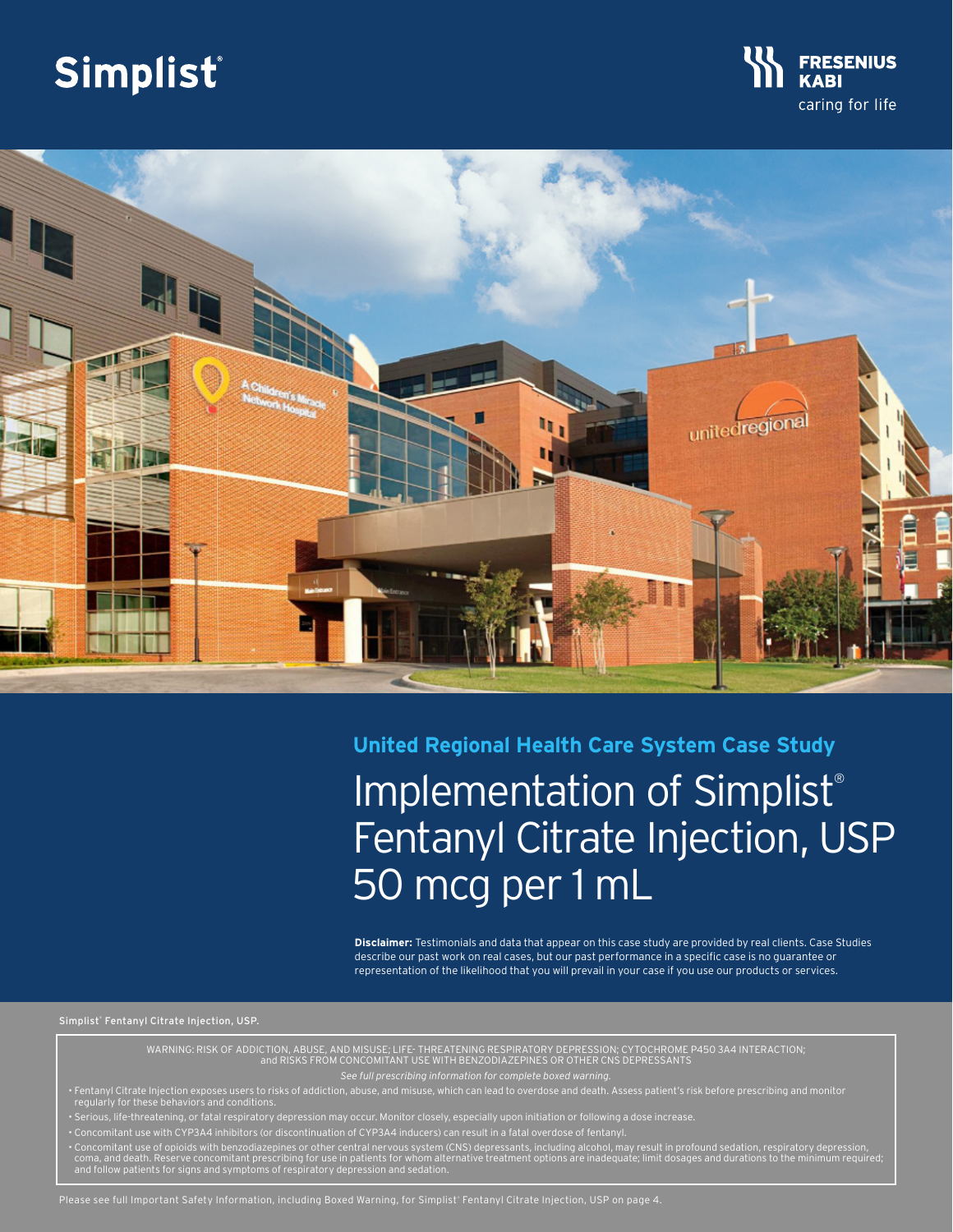#### **THE CHALLENGES**

Reduce delays in Fentanyl administration and reduce the time nurses spend wasting and/or verifying waste to increase their available time providing patient care.

Reduce narcotic waste and opportunities for diversion by more closely matching available product presentation to clinical practice.

Balance automated dispensing system (ADS) storage requirements for new products in the process.

#### **THE OUTCOME**

Adoption of Simplist® Fentanyl 50 mcg per 1 mL prefilled syringe allowed URHCS to reduce the fentanyl waste rate by greater than 50%. Additionally, utilizing Optilytics® for product implementation resulted in an increase in overall space in the ADS.

# **86 hours**

Estimated annual time saved by nursing wasting\* (does not include waste verification time)

# **4,076**

Estimated annual fewer opportunities for diversion\*

# **62%**

Estimated annual total reduction of Fentanyl waste\*

# **17%**

Increased space in dispensing system\*

*\*Data provided by United Regional Health Care System and calculated with Fresenius Kabi's [Narcotic Waste Calculator a](https://simplist-us.com/resources/waste-calculator/)nd [Optilytics t](https://simplist-us.com/resources/pharmacy-storage-support/)ool (automated cabinet analysis for Simplist prefilled syringes).*

### Introduction

**United Regional Health Care System (URHCS)**, a 300 licensed bed hospital located in Wichita Falls, Texas, provides comprehensive medical care, including inpatient and outpatient services, advanced diagnostics, surgical specialties, and lifesaving emergency care to a nine-county service area.

Simplist<sup>®</sup> is a platform of ready-to-administer prefilled syringes produced by Fresenius Kabi USA<sup>®</sup>. Simplist manufacturer prepared prefilled syringes require no assembly at the bedside and are associated with a 4x lower error rate\* compared to traditional practice.1

Fresenius Kabi is committed to supporting opioid stewardship and recently launched Simplist Fentanyl Citrate Injection, USP 50 mcg per 1 mL in a prefilled syringe to help hospitals more closely match clinical practice to available product presentation. Optimizing product size ultimately helps to eliminate narcotic waste and supports reduced diversion opportunities.

URHCS was an early adopter of Simplist ready-to-administer medications and used seven different medications in the portfolio, realizing the benefits of a ready-to-administer syringe from a trusted manufacturer.

With the launch of Fentanyl 50 mcg per 1 mL in the Simplist line of ready-to-administer medications, the URHCS pharmacy team was interested in utilizing the product to reduce waste associated with nursing time as well as reduce potential for diversion. After deciding to move forward with the product, URHCS used Fresenius Kabi's pharmacy support tool, called Optilytics® , to implement the product, increasing space in their automated dispensing cabinets by 17%. The results were annually projected to eliminate 86 hours of Fentanyl wasting for nursing, eliminating 4,076 opportunities for diversion, reducing Fentanyl waste by 62%.

*"Limiting product waste and related documentation in the current environment is critical. Eliminating waste helps to streamline operations and free up staff time."*

Nathan Wooten, PharmD, Director of Pharmacy, United Regional Health Care System

### The Challenge

Opioid stewardship is an ever- important subject for hospitals and health systems. There are significant costs associated with proper controlled substance disposal, management, and regulatory compliance.<sup>2</sup> Given the high abuse potential of fentanyl, hydromorphone, and morphine, it is imperative that product waste is minimized.<sup>2</sup>

While pain control is an integral part of providing treatment to patients, doing so creates operational challenges for hospitals. Specifically, narcotic waste requires significant nursing time spent documenting. For example, one study (Hertig<sup>2</sup>) estimated the amount of time each waste transaction requires is 76.2 seconds, not accounting for the waste witness (2nd RN) or pharmacy's time to reconcile discrepancies. Additionally, each waste event opens the door for narcotic diversion. As such, United Regional felt that reducing waste was in the best interest of their operations, and ultimately, patient safety.

Lastly, when considering the addition of new syringe products, automated dispensing space can become a challenge. Often, cabinets are close to capacity, and the larger bins, which accommodate ready-toadminister (RTA) syringes, are completely utilized. To help minimize this obstacle to implementation, URHCS leveraged the pharmacy support services offered by Fresenius Kabi.

*\*A prospective, multisite, observational study of IV push medication preparation and administration compared the error rates between ready-to-administer products and traditional practice, including a cartridge-based syringe system and vial and syringe. Simplist was the only RTA delivery system used in the study. Study limitations include only a select number of sites (3) and steps observed.*

Simplist® Fentanyl Citrate Injection, USP.

WARNING: RISK OF ADDICTION, ABUSE, AND MISUSE; LIFE- THREATENING RESPIRATORY DEPRESSION; CYTOCHROME P450 3A4 INTERACTION; and RISKS FROM CONCOMITANT USE WITH BENZODIAZEPINES OR OTHER CNS DEPRESSANTS

*See full prescribing information for complete boxed warning.*

• Fentanyl Citrate Injection exposes users to risks of addiction, abuse, and misuse, which can lead to overdose and death. Assess patient's risk before prescribing and monitor regularly for these behaviors and conditions.

- Serious, life-threatening, or fatal respiratory depression may occur. Monitor closely, especially upon initiation or following a dose increase.
- Concomitant use with CYP3A4 inhibitors (or discontinuation of CYP3A4 inducers) can result in a fatal overdose of fentanyl.

• Concomitant use of opioids with benzodiazepines or other central nervous system (CNS) depressants, including alcohol, may result in profound sedation, respiratory depression,<br>Coma, and death. Reserve concomitant prescrib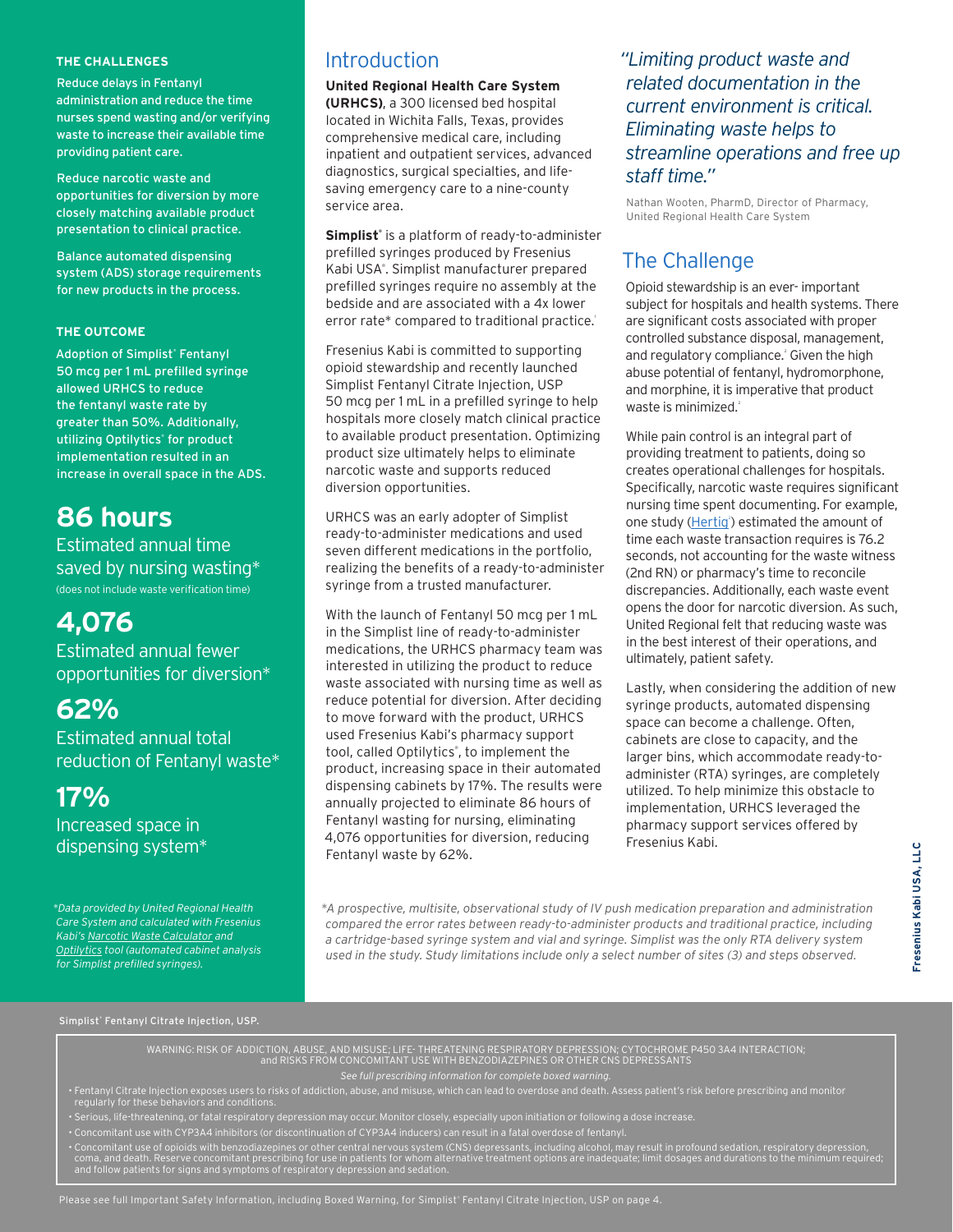### The Process

#### **Waste Analysis**

To understand the impact of narcotic waste, URHCS utilized internal reports to determine where medication waste was happening in the hospital and the volume in which it was occurring.



**DATA OBSERVED** Fentanyl 100 mcg per 2 mL vials Date Range: 181 days Total Waste Events: 3,812

#### Using Fresenius Kabi's [Waste Calculator](https://simplist-us.com/resources/waste-calculator/) based on the framework demonstrated in *A Continuous Observation Workflow [Time Study to Assess Intravenous Push](https://simplist-us.com/app/uploads/Hertig_TMS_IVPwaste.HospPharm.2020.pdf)*

Waste<sup>2</sup>, URHCS calculated that Fentanyl 100 mcg per 2 mL vial waste was demanding 162 hours of nursing time per year. That figure excludes accounting for waste witness and pharmacy operations time. The total waste amount was equivalent to 5,004 vials of Fentanyl 100 mcg per 2 mL per year. Using the average wholesale price for Fentanyl combined with workforce time wasted, the dollars wasted per year totaled \$32,223.61. This analysis supported that reducing the number of Fentanyl waste events would benefit URHCS from an operational cost perspective.

#### **Storage Optimization**

At URHCS, Fentanyl 100 mcg per 2 mL vials were found to be stored in 41 automated dispensing cabinets. The pharmacy team hoped to implement the Simplist Fentanyl 50 mcg per 1 mL prefilled syringes by matching par levels of the Fentanyl 100 mcg per 2 mL vials. While implementing the new syringes, the URHCS team reduced their current Fentanyl 100 mcg per 2 mL vial inventory by 50%. The pharmacy support

team at Fresenius Kabi has a unique offering to support customers. They use a proprietary analytics tool called Optilytics<sup>®</sup>, which is complimentary for Simplist customers.

|                                           | <b>Optilytics</b>                                                |                                                                                        |                                                              |            |                                           | We cannot<br><b>Simplist</b>          |
|-------------------------------------------|------------------------------------------------------------------|----------------------------------------------------------------------------------------|--------------------------------------------------------------|------------|-------------------------------------------|---------------------------------------|
| <b>ADC System - Omnices AT</b>            |                                                                  | <b>United Regional Health Care</b>                                                     |                                                              |            |                                           |                                       |
|                                           | <b>Cuttoties Summary</b><br>Calinet Changes<br><b>Drawn Mood</b> |                                                                                        |                                                              |            |                                           | <sup>2</sup> Download Cabinet Changes |
| Available Space                           |                                                                  |                                                                                        |                                                              |            |                                           |                                       |
|                                           | <b>Before</b><br>Optilytics analysis                             |                                                                                        | After<br>Optilytics analysis                                 |            |                                           |                                       |
| 29%                                       |                                                                  |                                                                                        | 34%                                                          |            | 17% Increase in<br><b>Available Space</b> |                                       |
| <b>Empty Pockets</b>                      |                                                                  |                                                                                        |                                                              |            | Implementation Estimate                   |                                       |
|                                           | 2511                                                             |                                                                                        | 2421<br>41                                                   |            |                                           | $5-12$                                |
| <b>Optilytics</b>                         |                                                                  |                                                                                        |                                                              |            |                                           |                                       |
|                                           |                                                                  |                                                                                        |                                                              |            |                                           |                                       |
| ADC System - CARECELL XT<br>Commissionery | <b>United Regional Final</b>                                     | Cabinet Changes                                                                        | Drawer Visual                                                |            |                                           | <b>D</b> Download Cabinet Changes     |
| Station                                   |                                                                  | ٠                                                                                      | Search for medication                                        |            |                                           | Q                                     |
| UR3C                                      |                                                                  |                                                                                        |                                                              |            |                                           |                                       |
| brawer CO-21-06-01                        |                                                                  |                                                                                        | Main   Zone 1   Drawer 06-01   36-3/n Metal Locking (OMNIS4) |            |                                           | CURRENT COTTAGE                       |
|                                           |                                                                  | s                                                                                      | ٠                                                            |            |                                           |                                       |
| 3106                                      | <b>FLUssating HOL</b><br><b>IDAS CAP</b><br>Fan 10               | eryCODOME<br><b>HELIAPAP 10/32</b><br><b>MATAB</b><br>Part 15<br><b>MELATONIN 3660</b> | GLUCAGON Ing KIT<br>Fer:2                                    | UNASSIMIST | LOCASSICATO                               | UNASSIONES                            |

Optilytics is a tool that analyzes each cabinet to create space for customers to implement Simplist®. The storage team utilized a couple of standard reports from URHCS's ADS and generated a plan to fit the new product. The pharmacy support team came onsite to help the pharmacy team implement the product.

# The Results

#### **Reduction in Narcotic Waste**

By adding Fentanyl 50 mcg per 1 mL Simplist® prefilled syringes, URHCS reduced the amount of Fentanyl waste by 62%, and overall Fentanyl waste events by 53% in the observed time period. Data analyzed included all hospital automated dispensing system (ADS) stations, even those without the new Simplist product.

| Before Fentanyl 50 mcg per 1 mL |             |
|---------------------------------|-------------|
| Days Observed                   | 181 Days    |
| <b>Total Fentanyl Waste</b>     | 249,514 mcg |
| <b>Total Waste Events</b>       | 3.812       |
| <b>Annualized Waste</b>         | 503,164 mcg |
| <b>Annualized Waste Events</b>  | 7.687       |

#### **After Fentanyl 50 mcg per 1 mL**

| Days Observed                  |             | 47 Days |
|--------------------------------|-------------|---------|
| <b>Total Fentanyl Waste</b>    | 24,376 mcg  |         |
| <b>Total Waste Events</b>      | 465         |         |
| <b>Annualized Waste</b>        | 189,303 mcg |         |
| <b>Annualized Waste Events</b> | 3.611       |         |

#### **ANNUAL PROJECTIONS**

## **313,861 mcg** (62%) Reduction in overall Fentanyl Waste

## **4,076** (53%) Reduction in overall Fentanyl Waste Events

It is notable that by adding Simplist Fentanyl 50 mcg per 1 mL, this represents a projected 4,076 fewer waste events. While this has operational benefits, it also means more nursing time with patients, and an estimated 4,076 fewer opportunities for narcotic diversion.

#### **Increased Storage Capacity**

The pharmacy support team used Optilytics to help with ADS storage. Optilytics found that space could be increased in the ADS by 17% while adding Simplist® Fentanyl 50 mcg per 1 mL syringes across 41 cabinets. Implementation of Fentanyl 50 mcg per 1 mL Simplist® syringes took on average 11 minutes per cabinet.

#### **Overall Results**

United Regional Health Care System implemented Simplist Fentanyl 50 mcg per 1 mL. Doing so reduced their overall narcotic wasting rate. Additionally, by utilizing Optilytics, they implemented a ready-to-administer product efficiently and increased ADS storage space in the process.

Simplist® Fentanyl Citrate Injection, USP.

WARNING: RISK OF ADDICTION, ABUSE, AND MISUSE; LIFE- THREATENING RESPIRATORY DEPRESSION; CYTOCHROME P450 3A4 INTERACTION; and RISKS FROM CONCOMITANT USE WITH BENZODIAZEPINES OR OTHER CNS DEPRESSANTS

*See full prescribing information for complete boxed warning.*

• Fentanyl Citrate Injection exposes users to risks of addiction, abuse, and misuse, which can lead to overdose and death. Assess patient's risk before prescribing and monitor regularly for these behaviors and conditions.

- Serious, life-threatening, or fatal respiratory depression may occur. Monitor closely, especially upon initiation or following a dose increase.
- Concomitant use with CYP3A4 inhibitors (or discontinuation of CYP3A4 inducers) can result in a fatal overdose of fentanyl.

• Concomitant use of opioids with benzodiazepines or other central nervous system (CNS) depressants, including alcohol, may result in profound sedation, respiratory depression,<br>Coma, and death. Reserve concomitant prescrib